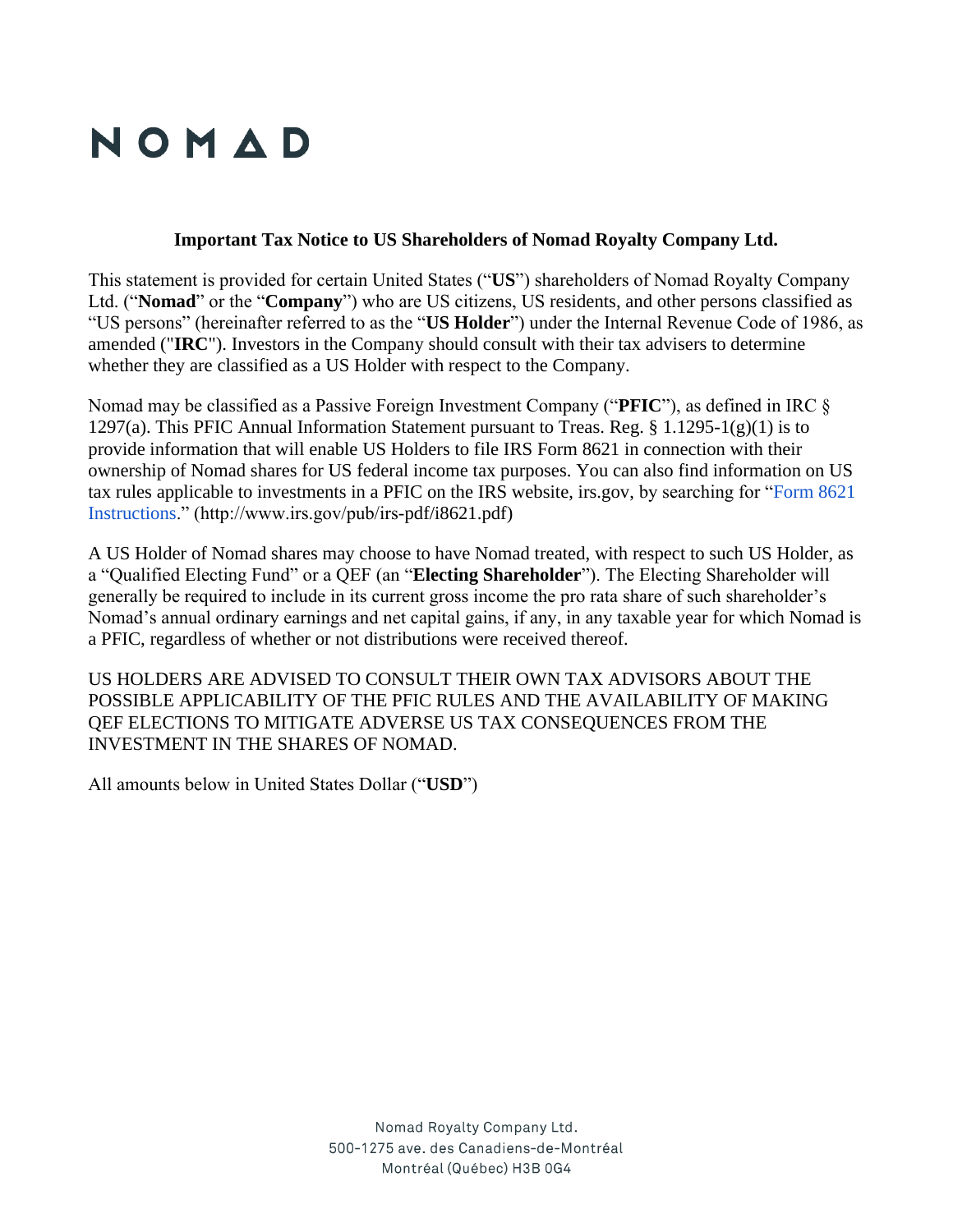## **Nomad Royalty Company Ltd. PFIC Annual Information Statement For the Year Ending December 31, 2021**

- 1) This Information Statement applies to the taxable year of the Company commencing on January 1, 2021 and ending on December 31, 2021.
- 2) The pro rata share amounts of ordinary earnings and net capital gain (as defined in Treas. Reg. § 1.1293-1(a)(2)) of Nomad for the period specified in paragraph (1) are as follows:

| <b>Company Name</b>          | <b>Ordinary Earnings (US\$)</b> | Net Capital Gains (US\$) |
|------------------------------|---------------------------------|--------------------------|
| Nomad Royalty Company<br>Ltd | 0.00000                         | 0.00000                  |

3) The pro rata portions per share of the distributions for each share of Nomad for the period specified in paragraph (1) are as follows:

| <b>Date</b>      | <b>Cash / Property Distributions</b><br>(US\$) |
|------------------|------------------------------------------------|
| January 15, 2021 | 0.03927                                        |
| April 15, 2021   | 0.03976                                        |
| July 15, 2021    | 0.04034                                        |
| October 15, 2021 | 0.03925                                        |

4) Pursuant to Treas. Reg. § 1.1295-1(g)(1)(iv)(A), Nomad will, upon request, permit you to examine Nomad's books of account, records, and other such documents to calculate Nomad's ordinary earnings and net capital gains in accordance with US federal income tax accounting principles and to calculate your pro rata share of Nomad's ordinary earnings and net capital gains.

Nomad Royalty Company Ltd.

\_\_\_\_\_\_\_\_\_\_\_\_\_\_\_\_\_\_\_\_\_\_\_\_\_\_\_\_\_\_\_\_\_\_\_\_\_\_\_

Elif Lévesque Chief Financial Officer March 9, 2022

> Nomad Royalty Company Ltd. 500-1275 ave. des Canadiens-de-Montréal Montréal (Québec) H3B 0G4